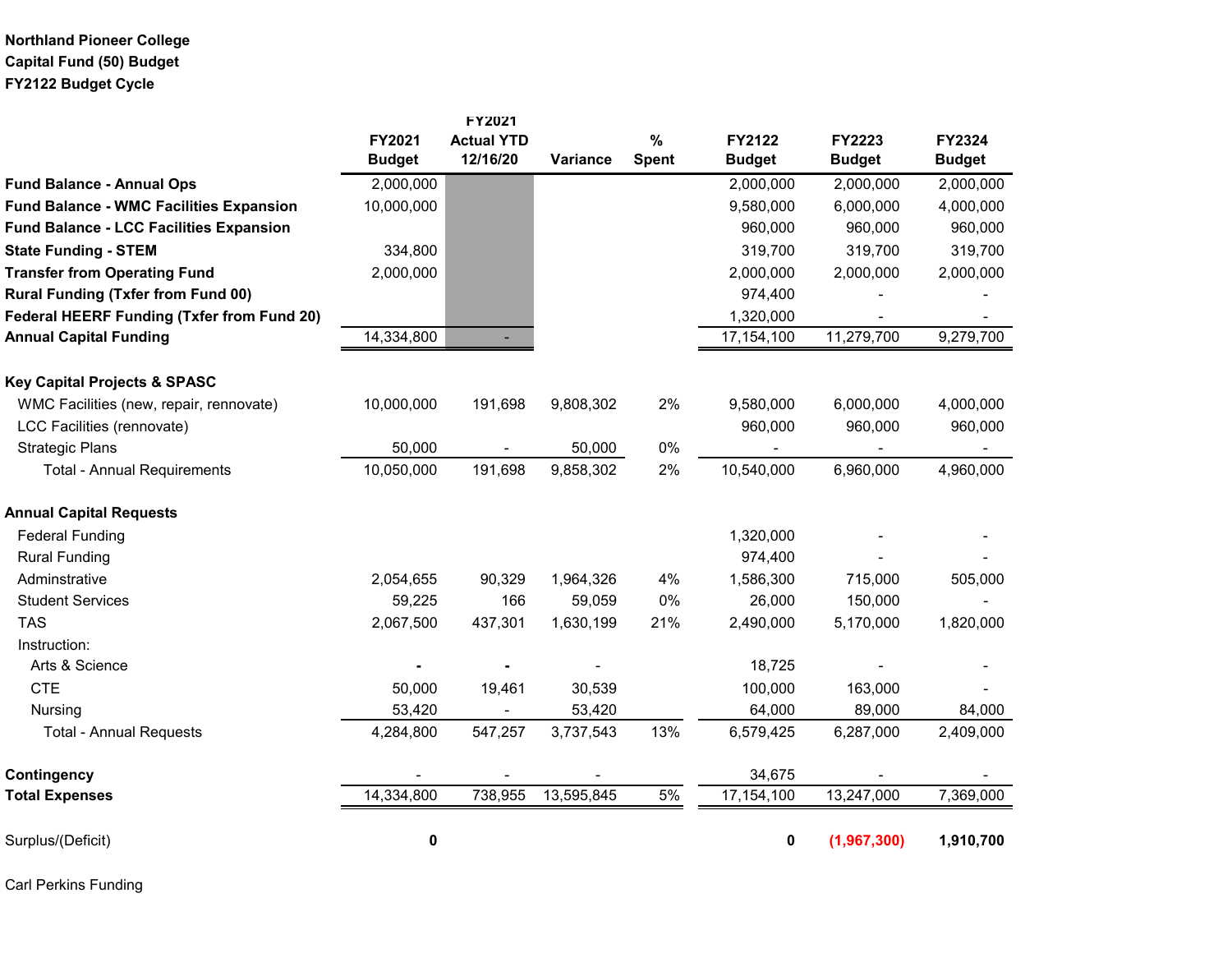## **Northland Pioneer College Capital Budget FY2122-2324**

| Sorted by Divison                  |                              |                                                         |                               |                      |                                                     |                      |                                                                                    |                                                                                                                                                                                                                                                                             |                   |
|------------------------------------|------------------------------|---------------------------------------------------------|-------------------------------|----------------------|-----------------------------------------------------|----------------------|------------------------------------------------------------------------------------|-----------------------------------------------------------------------------------------------------------------------------------------------------------------------------------------------------------------------------------------------------------------------------|-------------------|
| <b>Div</b>                         | <b>Dept</b>                  | Dept#                                                   | Object<br>Code                | <b>Request</b><br>\$ | FY2122 Budget FY2223 Budget<br><b>Request</b><br>\$ | <b>Request</b><br>\$ | <b>FY2324 Budget Description of Capital Item(s) Requested</b>                      | <b>Justification for Request</b>                                                                                                                                                                                                                                            | Postponed?<br>Y/N |
| Early College                      | <b>TAS</b>                   | 5070                                                    | 5615                          | 200,000              |                                                     |                      | <b>Registration software</b>                                                       | Purchase software specific to dual enrolled high school students.<br>Streamline existing registration process, reduce frustration with<br>current system and improve the experience for high school students,<br>their parents and their school.                            | N                 |
| Stu Serv                           | Registrar's                  | 4190                                                    | 5615                          | 120,000              |                                                     |                      | Course Scheduling software                                                         | Software will help in scheduling courses to meet graduation needs<br>of students. Current process does not have capability to help predict<br>student needs based on audit degree data. Software will also help<br>understand enrollment constraints, trends, and demand.   | N                 |
| Various                            | <b>TAS</b>                   | 5070                                                    | 5615                          | 1,000,000            |                                                     |                      | Projects to be selected from college survey<br>and other input.                    | Funding must be spent by December 2021 unless extended.<br>Assessing purchase of mobile classrooms to provide child care<br>options for students and/or purchasing a semi-truck for a mobile<br>welding classroom.                                                          | N                 |
| <b>Federal Funding</b>             |                              |                                                         | <b>Federal Funding Total</b>  | 1,320,000            | ä,                                                  | $\blacksquare$       |                                                                                    |                                                                                                                                                                                                                                                                             |                   |
| <b>NUR</b>                         | <b>NUR</b>                   | 1375                                                    | 5645                          | 416.000              |                                                     |                      | <b>High-Fidelity Simulators</b>                                                    | Purchase two high -fidelity patient simulators for teaching student<br>nurses in Show Low and Winslow along with funding a Simulation<br>Specialist. Will enhance experience of students in rural clinical<br>environments and get them ready for licensing exam.           | N                 |
| Admin/CTE                          | <b>NATC</b>                  | 1025                                                    | 5610                          | 500,000              |                                                     |                      | New Skills Center in Show Low                                                      | Due to increased costs of construction materials, NPC requests<br>\$325,000 to complete construction work on the new Skills Center<br>Building. The Skills Center will house primarily welding, auto, and<br>construction programs                                          |                   |
| <b>CTE</b>                         | <b>IET</b>                   | 1155                                                    | 5645                          | 58,400               |                                                     |                      | Construction & Integrated Education &<br>Training (IET) Area                       | Purchase shipping containers and pod roof kit to expand outdoor<br>teaching facilities; will provide a 40ft covered workspace. Program<br>will also expand into cabinet making in Fall 2021 with purchase of<br>additional equipment. Program will meet NCCER requirements. |                   |
| <b>Rural Funding</b>               |                              |                                                         | <b>Rural Funding Total</b>    | 974,400              | $\sim$                                              | $\sim$               |                                                                                    |                                                                                                                                                                                                                                                                             |                   |
| ONTINGENO General                  |                              | 5350                                                    | 5999                          | 34,675               | $\overline{\phantom{a}}$                            | $\omega$             |                                                                                    |                                                                                                                                                                                                                                                                             |                   |
| <b>CONTINGENCY</b>                 |                              |                                                         | <b>Contingency Total</b>      | 34,675               | $\sim$                                              | $\mathbf{r}$         |                                                                                    |                                                                                                                                                                                                                                                                             |                   |
| ADM SERV Capital Proj              |                              | 6150                                                    | 5610                          | 9,580,000            | 6,000,000                                           |                      | 4,000,000 WMC Facilities (\$112,978 salary & benefits<br>for Construction Manager) | Construction to start in FY21                                                                                                                                                                                                                                               | Y                 |
| ADM SERV Capital Proj              |                              | 6100                                                    | 5610                          | 760.000              | 760.000                                             |                      | 760.000 LCC Cosmetology remodel/relocation                                         | Proposed future remodel.                                                                                                                                                                                                                                                    |                   |
| ADM SERV Capital Proj              |                              | 6100                                                    | 5610                          | 200,000              | 200,000                                             |                      | 200,000 LCC Parking lot expansion                                                  | Proposed future expansion.                                                                                                                                                                                                                                                  | Y                 |
|                                    |                              | <b>KEY FACILITIES PROJKey Facilities Projects Total</b> |                               | 10,540,000           | 6,960,000                                           | 4,960,000            |                                                                                    |                                                                                                                                                                                                                                                                             |                   |
| <b>ADM SERV</b>                    | <b>MAINT</b>                 | 6100                                                    | 5108                          | 25,000               | 25,000                                              |                      | 25,000 Professional consulting services                                            | Architect and engineers                                                                                                                                                                                                                                                     | N                 |
| <b>ADM SERV</b><br><b>ADM SERV</b> | <b>MAINT</b><br><b>MAINT</b> | 6100<br>6100                                            | 5605<br>5610                  | 40,000<br>85,000     | 40,000<br>85,000                                    |                      | 40,000 Furniture Requests<br>85,000 Annual maintenance of facilities               | Annual furniture requests from departments<br>Maintain buildings, address safety needs, renovate to meet current                                                                                                                                                            | N<br>N            |
| <b>ADM SERV</b>                    | <b>MAINT</b>                 | 6100                                                    | 5610                          | 727,000              | 290,000                                             | 230,000              | Facility Projects (Projects >\$5k)                                                 | needs, utilities savings, maintain aesthetics of campuses<br>Renovate to meet current needs, utilities savings, maintain<br>aesthetics of campuses                                                                                                                          | Y/N               |
| <b>ADM SERV</b>                    | <b>AUTO</b>                  | 5750                                                    | 5645                          | 5,000                | 5,000                                               |                      | 5,000 Mechanic tool replacement                                                    | Replace tools                                                                                                                                                                                                                                                               | N                 |
| <b>ADM SERV</b>                    | <b>AUTO</b>                  | 5750                                                    | 5680                          | 20,000               | 20,000                                              |                      | 20,000 Engines and paint for vehicles                                              | extend life of fleet                                                                                                                                                                                                                                                        | N                 |
| <b>ADM SERV</b>                    | AUTO                         | 5750                                                    | 5680                          | 50,000               | 50,000                                              |                      | 50.000 1 Maintenance trucks - utility bed                                          | replace worn out vehicles                                                                                                                                                                                                                                                   | N                 |
| <b>ADM SERV</b>                    | <b>AUTO</b>                  | 6100                                                    | 5645                          | 7.000                |                                                     |                      | Ventrac snow broom                                                                 | Spread fertilizer and cinders, along with safety of operator                                                                                                                                                                                                                | N                 |
| <b>ADM SERV</b>                    | <b>AUTO</b>                  | 6100                                                    | 5645                          | 19.800               |                                                     |                      | Lawn mower                                                                         | Lawn care                                                                                                                                                                                                                                                                   | N                 |
| <b>ADM SERV</b>                    | <b>AUTO</b>                  | 6100                                                    | 5645                          | 20,000               |                                                     |                      | Cab and chassis                                                                    | Repair of older vehicle                                                                                                                                                                                                                                                     | N                 |
| <b>ADM SERV</b>                    | <b>MAINT/TAS</b>             | 6100                                                    | 5610                          | 87,500               | 50,000                                              | 50,000               | IS Technology/Facility Changes                                                     | Changes required for technology                                                                                                                                                                                                                                             | N                 |
| <b>ADM SERV</b>                    | <b>MAINT</b>                 | 6100                                                    | 5645                          | 500,000              | 150,000                                             | $\sim$               | Campus/Security cameras project                                                    | Safety and security                                                                                                                                                                                                                                                         | N                 |
| <b>ADM SVC</b>                     |                              |                                                         | <b>Admin Services Total</b>   | 1,586,300            | 715,000                                             | 505,000              |                                                                                    |                                                                                                                                                                                                                                                                             |                   |
| Stu Serv                           | Marketing                    | 5920                                                    | 5610                          |                      | 150,000                                             |                      | Add digital sign to large monument sign at<br>WMC campus.                          | Capital 21/22 - Per the 2018-20 Strategic Plan, Piority II, Outcome 7<br>1) Improve and or replace large NPC logo signs at 4 main campuses<br>as funds allow.                                                                                                               | N                 |
| Stu Serv                           | Marketing                    | 5920                                                    | 5645                          | 26,000               | $\overline{\phantom{a}}$                            | $\blacksquare$       | Indoor Digital Signs, should be completed<br>by 6/23.                              | Per the 2018-20 Strategic Plan, Piority II, Outcome 7 - 2) Purchase<br>and install indoor digital signage for all 9 NPC locations.                                                                                                                                          | $\mathsf{N}$      |
| <b>STUD SERV</b>                   |                              |                                                         | <b>Student Services Total</b> | 26,000               | 150,000                                             | $\sim$               |                                                                                    |                                                                                                                                                                                                                                                                             |                   |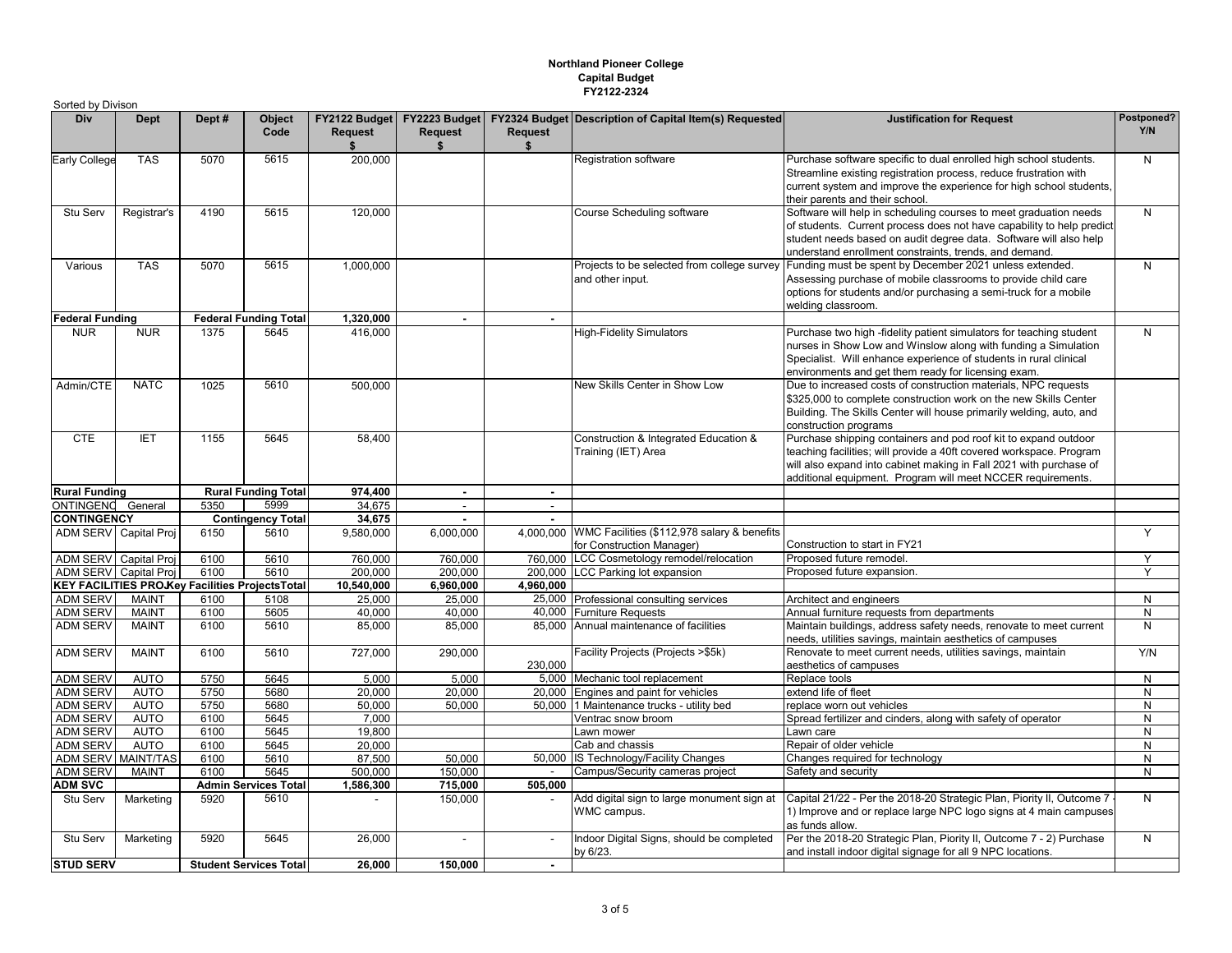## **Northland Pioneer College Capital Budget FY2122-2324**

| Sorted by Divison |                    |                                 |                       |                |                          |                |                                                                                                        |                                                                                                                                                                                                       |                                      |
|-------------------|--------------------|---------------------------------|-----------------------|----------------|--------------------------|----------------|--------------------------------------------------------------------------------------------------------|-------------------------------------------------------------------------------------------------------------------------------------------------------------------------------------------------------|--------------------------------------|
| Div               | <b>Dept</b>        | Dept #                          | <b>Object</b><br>Code | <b>Request</b> | <b>Request</b><br>\$     | <b>Request</b> | FY2122 Budget   FY2223 Budget   FY2324 Budget   Description of Capital Item(s) Requested               | <b>Justification for Request</b>                                                                                                                                                                      | Postponed?<br>Y/N                    |
| <b>TAS</b>        | IS                 | 5070                            | 5600                  | 500,000        | 640,000                  |                | 640.000 Cisco Solution classrooms                                                                      | This line item will begin lifecycle to refresh 9 to 10 Cisco units per<br>year to combat obsolence.                                                                                                   | N                                    |
| <b>TAS</b>        | IS                 | 5070                            | 5600                  | 30,000         | 30,000                   | 30,000         | Replace old smartboards                                                                                | Begin lifecycle replacement of old smartboards non-distance<br>learning                                                                                                                               | N                                    |
| <b>TAS</b>        | IS                 | 5070                            | 5615                  |                | 3,000,000                |                | Jenzabar Replacement                                                                                   | Review, Evaluation, and implementation of replacement ERP<br>system                                                                                                                                   |                                      |
| <b>TAS</b>        | IS                 | 5070                            | 5615                  | 325,000        | 350,000                  |                | Jenzabar maintenance Or maintenance for<br>new ERP                                                     | Yearly Maintenance Contract Increase due to age of systems and<br>licensing                                                                                                                           | N                                    |
| <b>TAS</b>        | $\overline{S}$     | 5070                            | 5615                  | 200,000        | 200,000                  |                | 200,000 Cisco Smartnet Renewal                                                                         | Necessary Contratural Maintenance. Cost per device increase and<br>additional device for college. An additional 80,000 or so included per<br>year as the college absorbs the Talon Smartnet contract. | $\overline{N}$                       |
| <b>TAS</b>        | IS                 | 5070                            | 5615                  | 300,000        | $\overline{\phantom{a}}$ | $\mathbf{r}$   | Security ELA Renewal once every 5 yrs                                                                  | Coaverage for edge email, AMP, Unbrella, Netflow connector, and<br>firewalls                                                                                                                          | N                                    |
| <b>TAS</b>        | IS                 | 5070                            | 5620                  | 25,000         | 25,000                   | 25,000         | Server Replacements @ 5 years                                                                          | Update Aging Server/Blade Cycle                                                                                                                                                                       | N                                    |
| <b>TAS</b>        | IS                 | 5070                            | 5620                  | 500,000        | 200,000                  |                | 200,000 Replace old routers, switches and AP's @<br>6 years                                            | Update Aging Routers, Switches, and Aps                                                                                                                                                               | N                                    |
| <b>TAS</b>        | IS                 | 5070                            | 5620                  | 100,000        | 100,000                  |                | 100,000 UPS (batteries for servers) lifecycle<br>Replacements @ 5 years                                | Replace aging UPS systems - adding more and replacing more -<br>failure rates from dirty power                                                                                                        | N                                    |
| <b>TAS</b>        | IS                 | 5070                            | 5620                  | 100,000        | 100,000                  | 100,000        | Secondary terciary storage                                                                             | Necessary Server Backup Solution, will be needed at both data<br>centers                                                                                                                              | N                                    |
| <b>TAS</b>        | IS                 | 5070                            | 5620                  | 60,000         | 60,000                   | 60.000         | Vbrick storage                                                                                         | Storage of video classroom recordings.                                                                                                                                                                | N                                    |
| <b>TAS</b>        | IS                 | 5070                            | 5630                  | 100,000        | 200,000                  | 200,000        | Computers - Classroom Desktop @ 4 years<br>(230)                                                       | Replace aging computers                                                                                                                                                                               | $\mathsf{N}$                         |
| <b>TAS</b>        | IS                 | 5070                            | 5630                  | 30,000         | 30,000                   |                | 30,000 Printers $@3$ years                                                                             | Replace aging printers                                                                                                                                                                                | N                                    |
| <b>TAS</b>        | IS                 | 5070                            | 5630                  | 20.000         | 20,000                   |                | 20.000 Monitors $@$ 4 years                                                                            | Replace aging monitors                                                                                                                                                                                | $\mathsf{N}$                         |
| <b>TAS</b>        | IS                 | 5070                            | 5630                  | 80,000         | 95,000                   |                | 95,000 Computers - Laptops and Mobile tech                                                             | Replace some laptops with Surface Pros, Mobile Tech                                                                                                                                                   | ${\sf N}$                            |
| <b>TAS</b>        | IS                 | 5070                            | 5630                  | 20,000         | 20,000                   |                | 20,000 MacBook Pro computers for faculty and<br>staff                                                  | Apple laptops for faculty and staff                                                                                                                                                                   | N                                    |
| <b>TAS</b>        | <b>IS</b>          | 5070                            | 5635                  | 100,000        | 100,000                  | 100.000        | Microsoft Azure Software and Professional<br>Services                                                  | Intune, ESA replacments mimecast, Tools forever, and others                                                                                                                                           |                                      |
| <b>TAS</b>        |                    |                                 | <b>TAS Total</b>      | 2,490,000      | 5,170,000                | 1,820,000      |                                                                                                        |                                                                                                                                                                                                       |                                      |
| A&S               | Performing<br>Arts | 8430                            | 5600                  | 18,725         |                          |                | Audio Board Replacement for PAC Sound<br>Booth for theatre production, college and<br>community events | The current sound board is becoming obsolete, and a digital sound<br>board replacement is needed.                                                                                                     | N                                    |
| A&S               |                    |                                 | <b>A&amp;S Total</b>  | 18,725         | $\sim$                   | $\sim$         |                                                                                                        |                                                                                                                                                                                                       |                                      |
| <b>CTE</b>        | AJS                | 1205                            | 5645                  | 20.000         |                          |                | Connex box roof system                                                                                 | Allow for an outdoor training space.                                                                                                                                                                  | N                                    |
| <b>CTE</b>        | <b>ATO</b>         | 1110                            | 5645                  |                | 44,000                   |                | 2- Four Post Drive on Lifts with Rolling<br>Jacks                                                      | Keep to current standard                                                                                                                                                                              | 1 now and 1<br>the following<br>year |
| <b>CTE</b>        | <b>ATO</b>         | 1110                            | 5645                  |                | 35,000                   |                | Newest scanners. Newer system will be<br>realeased.                                                    | Introduces students to new technology used in industry, improves<br>efficiency                                                                                                                        | N                                    |
| <b>CTE</b>        | <b>ATO</b>         | 1110                            | 5645                  | 30,000         |                          |                | One 2010 or newer diesel truck.                                                                        | Keep to current standard                                                                                                                                                                              | N                                    |
| <b>CTE</b>        | CON                | 1135                            | 5645                  | 25,000         |                          |                | Connex box roof system                                                                                 | Allow an outdoor convered work space                                                                                                                                                                  | N                                    |
| <b>CTE</b>        | <b>FRS</b>         | 1336                            | 5645                  | 25,000         |                          |                | 20 Air tanks for SCBAs                                                                                 | to replace and keep up to industry standard                                                                                                                                                           | $\mathsf{N}$                         |
| <b>CTE</b>        | <b>WLD</b>         | 1170                            | 5645                  |                | 72,000                   |                | Welding Machines 4-WMC 6-PDC 2-STJ                                                                     | Replace worn machines as part of facility maintenance                                                                                                                                                 | N                                    |
| <b>CTE</b>        | <b>WLD</b>         | 1170                            | 5645                  |                | 12,000                   |                | Welding Machine 1-Aluminum master<br>power for PDC                                                     | Replace worn machines as part of facility maintenance                                                                                                                                                 | $\mathsf{N}$                         |
| <b>CTE</b>        |                    |                                 | <b>CTE Total*</b>     | 100,000        | 163,000                  | $\sim$         |                                                                                                        |                                                                                                                                                                                                       |                                      |
| <b>NUR</b>        | <b>NUR</b>         | 1375                            | 5645                  | 24,000         | 24,000                   |                | 24,000 2 Nursing Mannequins                                                                            | Life cycle replacement (NUR Operational Plan)                                                                                                                                                         | N                                    |
| <b>NUR</b>        | <b>EMT</b>         | 1335                            | 5645                  | 40,000         |                          |                | 2 Cardiac Monitors                                                                                     | Lab equipment (EMT Operational Plan)                                                                                                                                                                  | $\mathsf{N}$                         |
| <b>NUR</b>        | <b>EMT</b>         | 1335                            | 5645                  |                |                          | 60,000         | SimMan adult mannequin                                                                                 | Lab equipment (EMT Operational Plan)                                                                                                                                                                  | $\mathsf{N}$                         |
| <b>NUR</b>        | <b>EMT</b>         | 1335                            | 5645                  |                | 65,000                   |                | Childbirth simulator                                                                                   | Lab equipment (EMT Operational Plan)                                                                                                                                                                  | N                                    |
| <b>Nursing</b>    |                    |                                 | <b>Nursing Total*</b> | 64,000         | 89,000                   | 84,000         |                                                                                                        |                                                                                                                                                                                                       |                                      |
|                   |                    | <b>Total NPC Annual Capital</b> |                       | 17,154,100     | 13,247,000               | 7,369,000      |                                                                                                        |                                                                                                                                                                                                       |                                      |